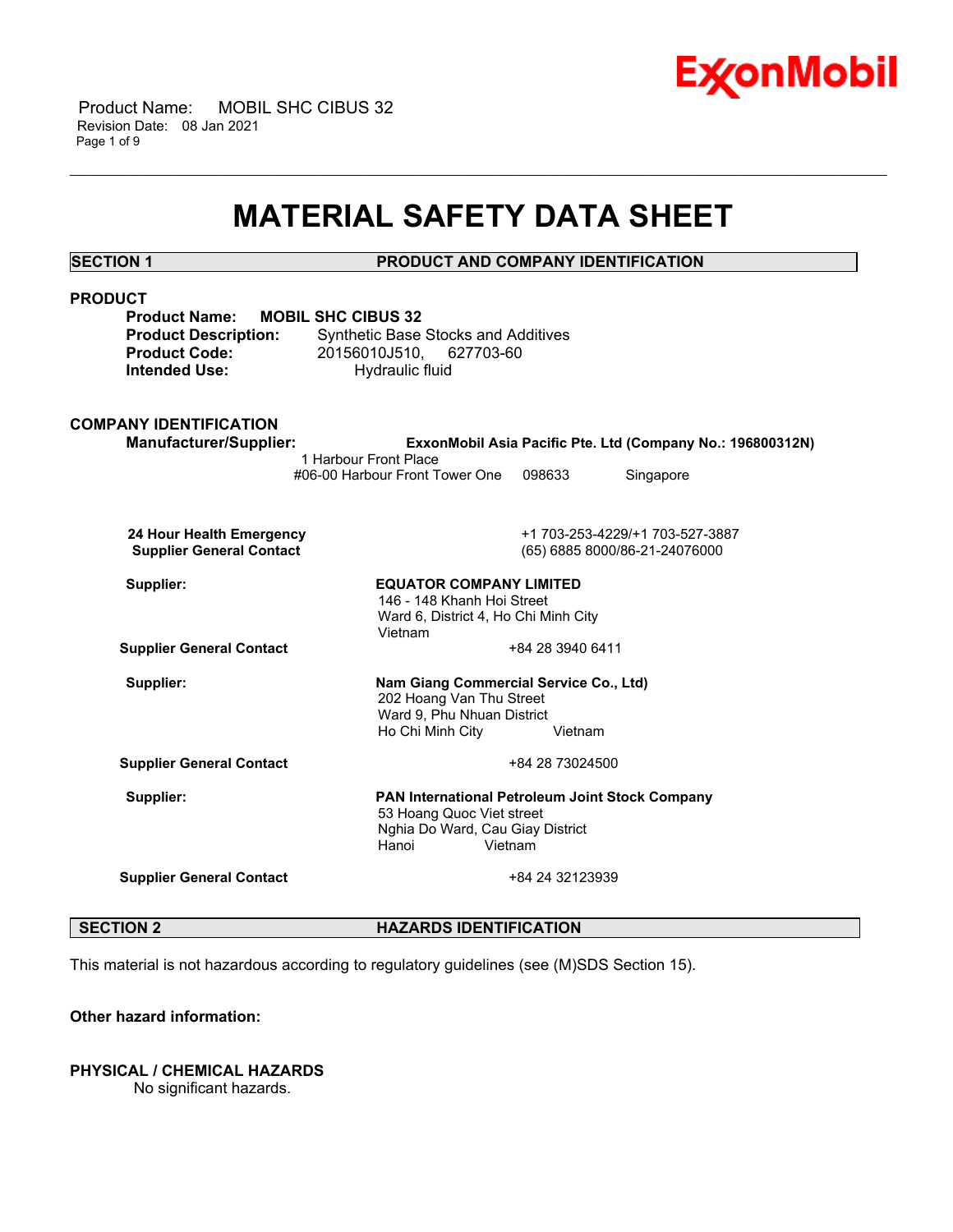

 Product Name: MOBIL SHC CIBUS 32 Revision Date: 08 Jan 2021 Page 2 of 9

#### **HEALTH HAZARDS**

 High-pressure injection under skin may cause serious damage. Excessive exposure may result in eye, skin, or respiratory irritation.

\_\_\_\_\_\_\_\_\_\_\_\_\_\_\_\_\_\_\_\_\_\_\_\_\_\_\_\_\_\_\_\_\_\_\_\_\_\_\_\_\_\_\_\_\_\_\_\_\_\_\_\_\_\_\_\_\_\_\_\_\_\_\_\_\_\_\_\_\_\_\_\_\_\_\_\_\_\_\_\_\_\_\_\_\_\_\_\_\_\_\_\_\_\_\_\_\_\_\_\_\_\_\_\_\_\_\_\_\_\_\_\_\_\_\_\_\_\_

### **ENVIRONMENTAL HAZARDS**

No significant hazards.

**NOTE:** This material should not be used for any other purpose than the intended use in Section 1 without expert advice. Health studies have shown that chemical exposure may cause potential human health risks which may vary from person to person.

#### **SECTION 3 COMPOSITION / INFORMATION ON INGREDIENTS**

This material is defined as a mixture.

#### **No Hazardous Substance(s) or Complex Substance(s) required for disclosure.**

\* All concentrations are percent by weight unless material is a gas. Gas concentrations are in percent by volume.

#### **SECTION 4 FIRST AID MEASURES**

#### **INHALATION**

Remove from further exposure. For those providing assistance, avoid exposure to yourself or others. Use adequate respiratory protection. If respiratory irritation, dizziness, nausea, or unconsciousness occurs, seek immediate medical assistance. If breathing has stopped, assist ventilation with a mechanical device or use mouth-to-mouth resuscitation.

#### **SKIN CONTACT**

Wash contact areas with soap and water. If product is injected into or under the skin, or into any part of the body, regardless of the appearance of the wound or its size, the individual should be evaluated immediately by a physician as a surgical emergency. Even though initial symptoms from high pressure injection may be minimal or absent, early surgical treatment within the first few hours may significantly reduce the ultimate extent of injury.

#### **EYE CONTACT**

Flush thoroughly with water. If irritation occurs, get medical assistance.

#### **INGESTION**

First aid is normally not required. Seek medical attention if discomfort occurs.

#### **NOTE TO PHYSICIAN**

None

#### **SECTION 5 FIRE FIGHTING MEASURES**

#### **EXTINGUISHING MEDIA**

**Appropriate Extinguishing Media:** Use water fog, foam, dry chemical or carbon dioxide (CO2) to extinguish flames.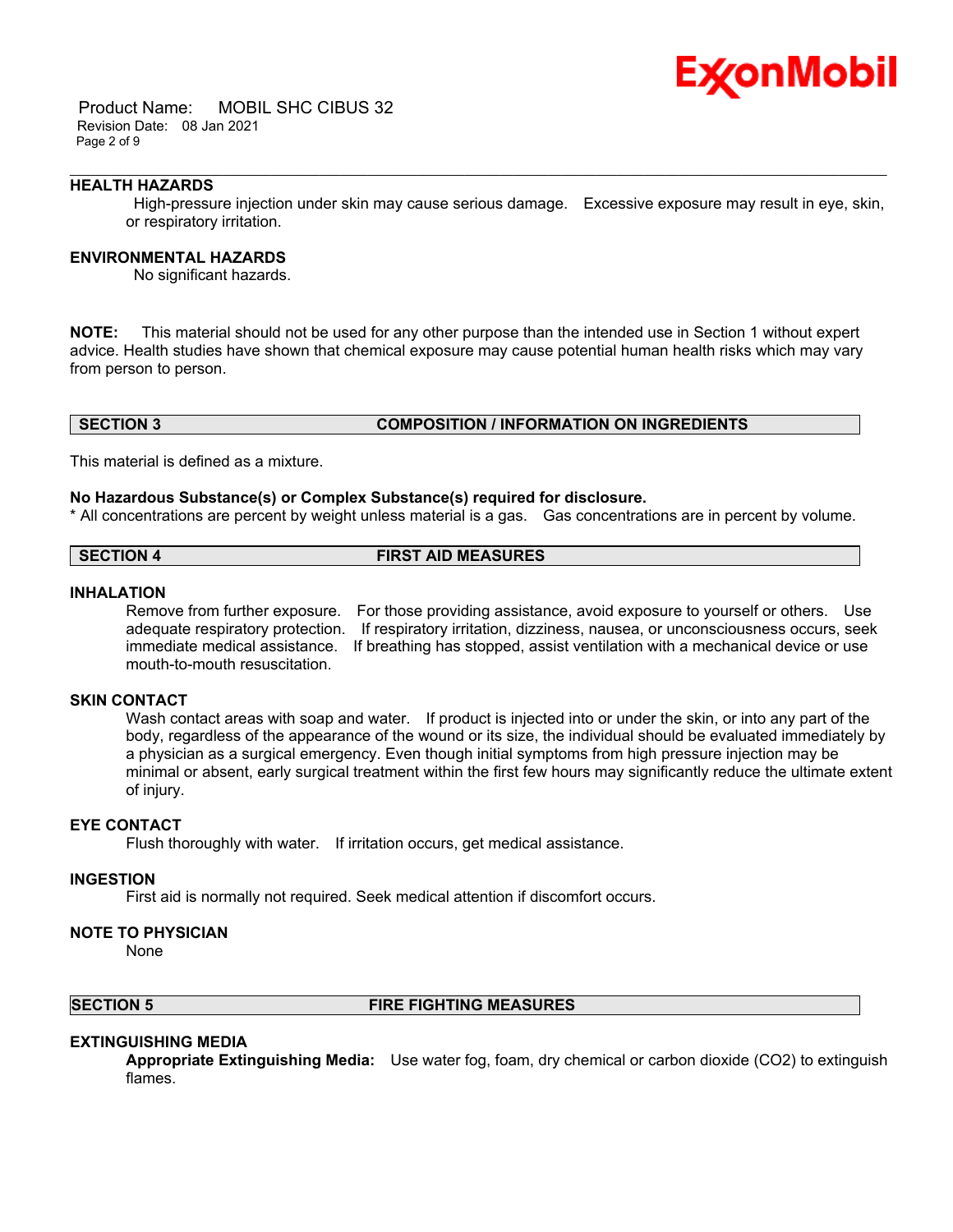# Ex⁄onMobil

 Product Name: MOBIL SHC CIBUS 32 Revision Date: 08 Jan 2021 Page 3 of 9

#### **Inappropriate Extinguishing Media:** Straight Streams of Water

#### **FIRE FIGHTING**

**Fire Fighting Instructions:** Evacuate area. Prevent runoff from fire control or dilution from entering streams, sewers, or drinking water supply. Firefighters should use standard protective equipment and in enclosed spaces, self-contained breathing apparatus (SCBA). Use water spray to cool fire exposed surfaces and to protect personnel.

\_\_\_\_\_\_\_\_\_\_\_\_\_\_\_\_\_\_\_\_\_\_\_\_\_\_\_\_\_\_\_\_\_\_\_\_\_\_\_\_\_\_\_\_\_\_\_\_\_\_\_\_\_\_\_\_\_\_\_\_\_\_\_\_\_\_\_\_\_\_\_\_\_\_\_\_\_\_\_\_\_\_\_\_\_\_\_\_\_\_\_\_\_\_\_\_\_\_\_\_\_\_\_\_\_\_\_\_\_\_\_\_\_\_\_\_\_\_

**Unusual Fire Hazards:** Pressurized mists may form a flammable mixture.

**Hazardous Combustion Products:** Aldehydes, Incomplete combustion products, Oxides of carbon, Smoke, Fume, Sulfur oxides

#### **FLAMMABILITY PROPERTIES**

**Flash Point [Method]:** >175°C (347°F) [ASTM D-92] **Flammable Limits (Approximate volume % in air):** LEL: 0.9 UEL: 7.0 **Autoignition Temperature:** N/D

#### **SECTION 6 ACCIDENTAL RELEASE MEASURES**

#### **NOTIFICATION PROCEDURES**

In the event of a spill or accidental release, notify relevant authorities in accordance with all applicable regulations.

#### **PROTECTIVE MEASURES**

Avoid contact with spilled material. See Section 5 for fire fighting information. See the Hazard Identification Section for Significant Hazards. See Section 4 for First Aid Advice. See Section 8 for advice on the minimum requirements for personal protective equipment. Additional protective measures may be necessary, depending on the specific circumstances and/or the expert judgment of the emergency responders.

#### **SPILL MANAGEMENT**

Land Spill: Stop leak if you can do it without risk. Recover by pumping or with suitable absorbent.

**Water Spill:** Stop leak if you can do it without risk. Confine the spill immediately with booms. Warn other shipping. Remove from the surface by skimming or with suitable absorbents. Seek the advice of a specialist before using dispersants.

Water spill and land spill recommendations are based on the most likely spill scenario for this material; however, geographic conditions, wind, temperature, (and in the case of a water spill) wave and current direction and speed may greatly influence the appropriate action to be taken. For this reason, local experts should be consulted. Note: Local regulations may prescribe or limit action to be taken.

#### **ENVIRONMENTAL PRECAUTIONS**

Large Spills: Dike far ahead of liquid spill for later recovery and disposal. Prevent entry into waterways, sewers, basements or confined areas.

**SECTION 7 HANDLING AND STORAGE** 

**HANDLING**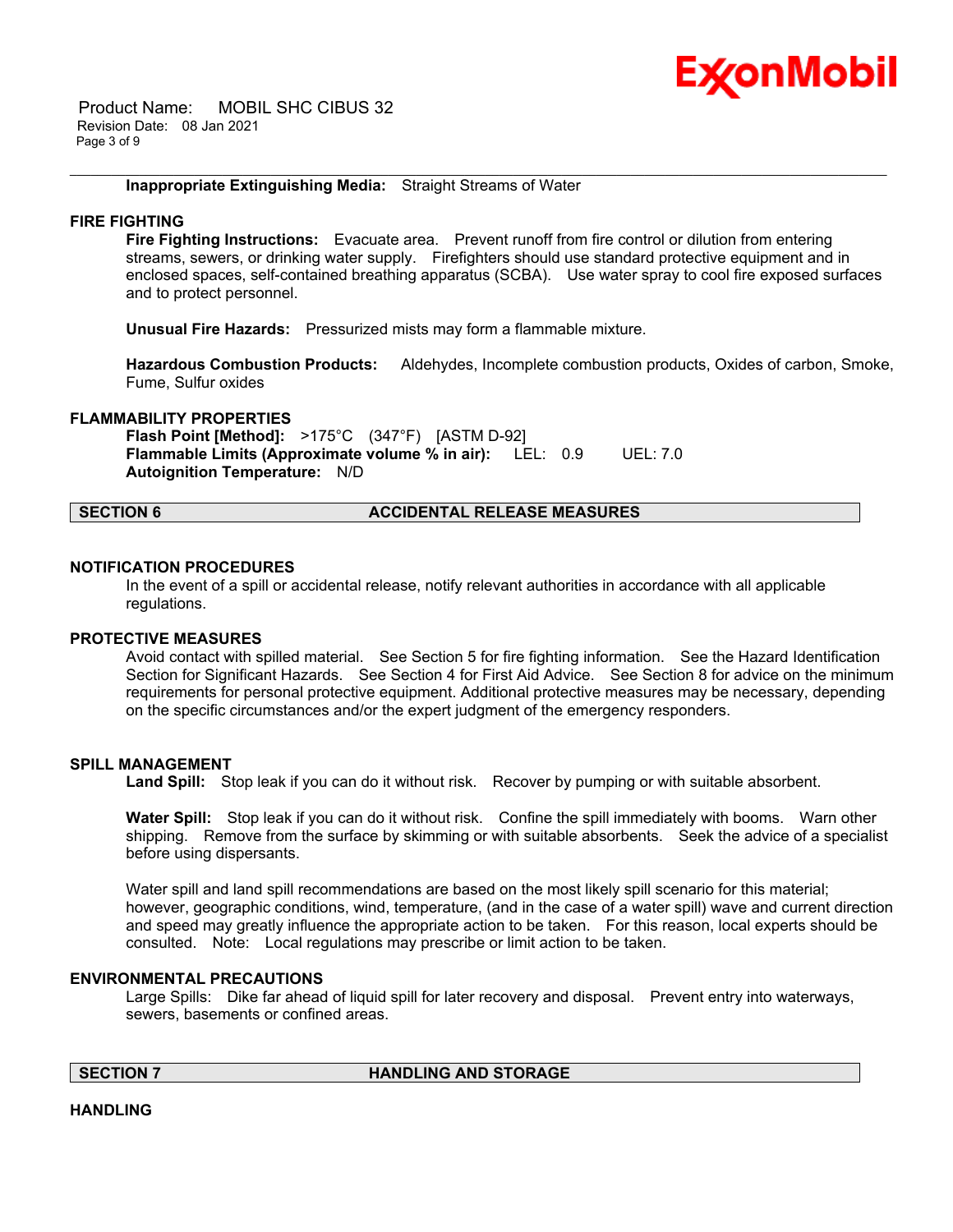

 Product Name: MOBIL SHC CIBUS 32 Revision Date: 08 Jan 2021 Page 4 of 9

> Prevent small spills and leakage to avoid slip hazard. Material can accumulate static charges which may cause an electrical spark (ignition source). When the material is handled in bulk, an electrical spark could ignite any flammable vapors from liquids or residues that may be present (e.g., during switch-loading operations). Use proper bonding and/or ground procedures. However, bonding and grounds may not eliminate the hazard from static accumulation. Consult local applicable standards for guidance. Additional references include American Petroleum Institute 2003 (Protection Against Ignitions Arising out of Static, Lightning and Stray Currents) or National Fire Protection Agency 77 (Recommended Practice on Static Electricity) or CENELEC CLC/TR 50404 (Electrostatics - Code of practice for the avoidance of hazards due to static electricity).

\_\_\_\_\_\_\_\_\_\_\_\_\_\_\_\_\_\_\_\_\_\_\_\_\_\_\_\_\_\_\_\_\_\_\_\_\_\_\_\_\_\_\_\_\_\_\_\_\_\_\_\_\_\_\_\_\_\_\_\_\_\_\_\_\_\_\_\_\_\_\_\_\_\_\_\_\_\_\_\_\_\_\_\_\_\_\_\_\_\_\_\_\_\_\_\_\_\_\_\_\_\_\_\_\_\_\_\_\_\_\_\_\_\_\_\_\_\_

**Static Accumulator:** This material is a static accumulator.

#### **STORAGE**

 The type of container used to store the material may affect static accumulation and dissipation. Do not store in open or unlabelled containers. Keep away from incompatible materials.

### **SECTION 8 EXPOSURE CONTROLS / PERSONAL PROTECTION**

**Exposure limits/standards for materials that can be formed when handling this product:** When mists/aerosols can occur the following is recommended:  $5 \text{ mg/m}^3$  - ACGIH TLV (inhalable fraction).

NOTE: Limits/standards shown for guidance only. Follow applicable regulations.

#### **ENGINEERING CONTROLS**

The level of protection and types of controls necessary will vary depending upon potential exposure conditions. Control measures to consider:

No special requirements under ordinary conditions of use and with adequate ventilation.

#### **PERSONAL PROTECTION**

Personal protective equipment selections vary based on potential exposure conditions such as applications, handling practices, concentration and ventilation. Information on the selection of protective equipment for use with this material, as provided below, is based upon intended, normal usage.

**Respiratory Protection:** If engineering controls do not maintain airborne contaminant concentrations at a level which is adequate to protect worker health, an approved respirator may be appropriate. Respirator selection, use, and maintenance must be in accordance with regulatory requirements, if applicable. Types of respirators to be considered for this material include:

No special requirements under ordinary conditions of use and with adequate ventilation. Particulate

For high airborne concentrations, use an approved supplied-air respirator, operated in positive pressure mode. Supplied air respirators with an escape bottle may be appropriate when oxygen levels are inadequate, gas/vapor warning properties are poor, or if air purifying filter capacity/rating may be exceeded.

**Hand Protection:** Any specific glove information provided is based on published literature and glove manufacturer data. Glove suitability and breakthrough time will differ depending on the specific use conditions. Contact the glove manufacturer for specific advice on glove selection and breakthrough times for your use conditions. Inspect and replace worn or damaged gloves. The types of gloves to be considered for this material include:

No protection is ordinarily required under normal conditions of use. Nitrile,Viton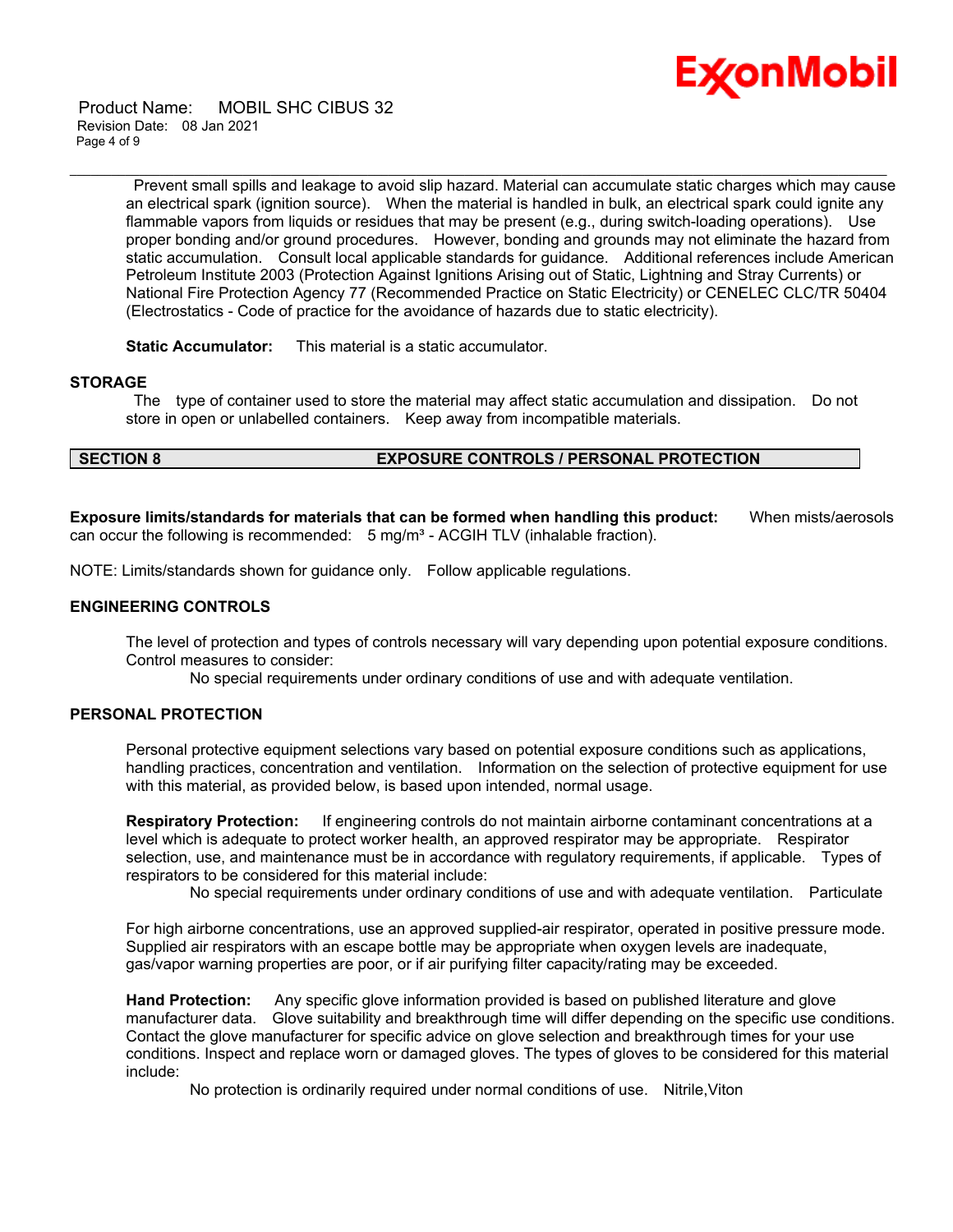

 Product Name: MOBIL SHC CIBUS 32 Revision Date: 08 Jan 2021 Page 5 of 9

**Eye Protection:** If contact is likely, safety glasses with side shields are recommended.

**Skin and Body Protection:** Any specific clothing information provided is based on published literature or manufacturer data. The types of clothing to be considered for this material include: No skin protection is ordinarily required under normal conditions of use. In accordance with good industrial hygiene practices, precautions should be taken to avoid skin contact.

\_\_\_\_\_\_\_\_\_\_\_\_\_\_\_\_\_\_\_\_\_\_\_\_\_\_\_\_\_\_\_\_\_\_\_\_\_\_\_\_\_\_\_\_\_\_\_\_\_\_\_\_\_\_\_\_\_\_\_\_\_\_\_\_\_\_\_\_\_\_\_\_\_\_\_\_\_\_\_\_\_\_\_\_\_\_\_\_\_\_\_\_\_\_\_\_\_\_\_\_\_\_\_\_\_\_\_\_\_\_\_\_\_\_\_\_\_\_

**Specific Hygiene Measures:** Always observe good personal hygiene measures, such as washing after handling the material and before eating, drinking, and/or smoking. Routinely wash work clothing and protective equipment to remove contaminants. Discard contaminated clothing and footwear that cannot be cleaned. Practice good housekeeping.

#### **ENVIRONMENTAL CONTROLS**

 Comply with applicable environmental regulations limiting discharge to air, water and soil. Protect the environment by applying appropriate control measures to prevent or limit emissions.

#### **SECTION 9 PHYSICAL AND CHEMICAL PROPERTIES**

**Note: Physical and chemical properties are provided for safety, health and environmental considerations only and may not fully represent product specifications. Contact the Supplier for additional information.**

#### **GENERAL INFORMATION**

**Physical State:** Liquid **Color:** Pale Yellow **Odor:** Characteristic **Odor Threshold:** N/D

#### **IMPORTANT HEALTH, SAFETY, AND ENVIRONMENTAL INFORMATION**

**Relative Density (at 15 °C):** 0.846 **Flammability (Solid, Gas):** N/A **Flash Point [Method]:** >175°C (347°F) [ASTM D-92] **Flammable Limits (Approximate volume % in air):** LEL: 0.9 UEL: 7.0 **Autoignition Temperature:** N/D **Boiling Point / Range:** > 316°C (601°F) [Estimated] **Decomposition Temperature:** N/D **Vapor Density (Air = 1):** > 2 at 101 kPa [Estimated] **Vapor Pressure:** < 0.013 kPa (0.1 mm Hg) at 20 °C [Estimated] **Evaporation Rate (n-butyl acetate = 1):** N/D **pH:** N/A **Log Pow (n-Octanol/Water Partition Coefficient):** > 3.5 [Estimated] **Solubility in Water:** Negligible **Viscosity:** 32 cSt (32 mm2/sec) at 40 °C | 5.8 cSt (5.8 mm2/sec) at 100 °C [ASTM D 445] **Oxidizing Properties:** See Hazards Identification Section.

#### **OTHER INFORMATION**

**Freezing Point:** N/D **Melting Point: N/A<br>Pour Point: 42 Pour Point:** -42°C (-44°F)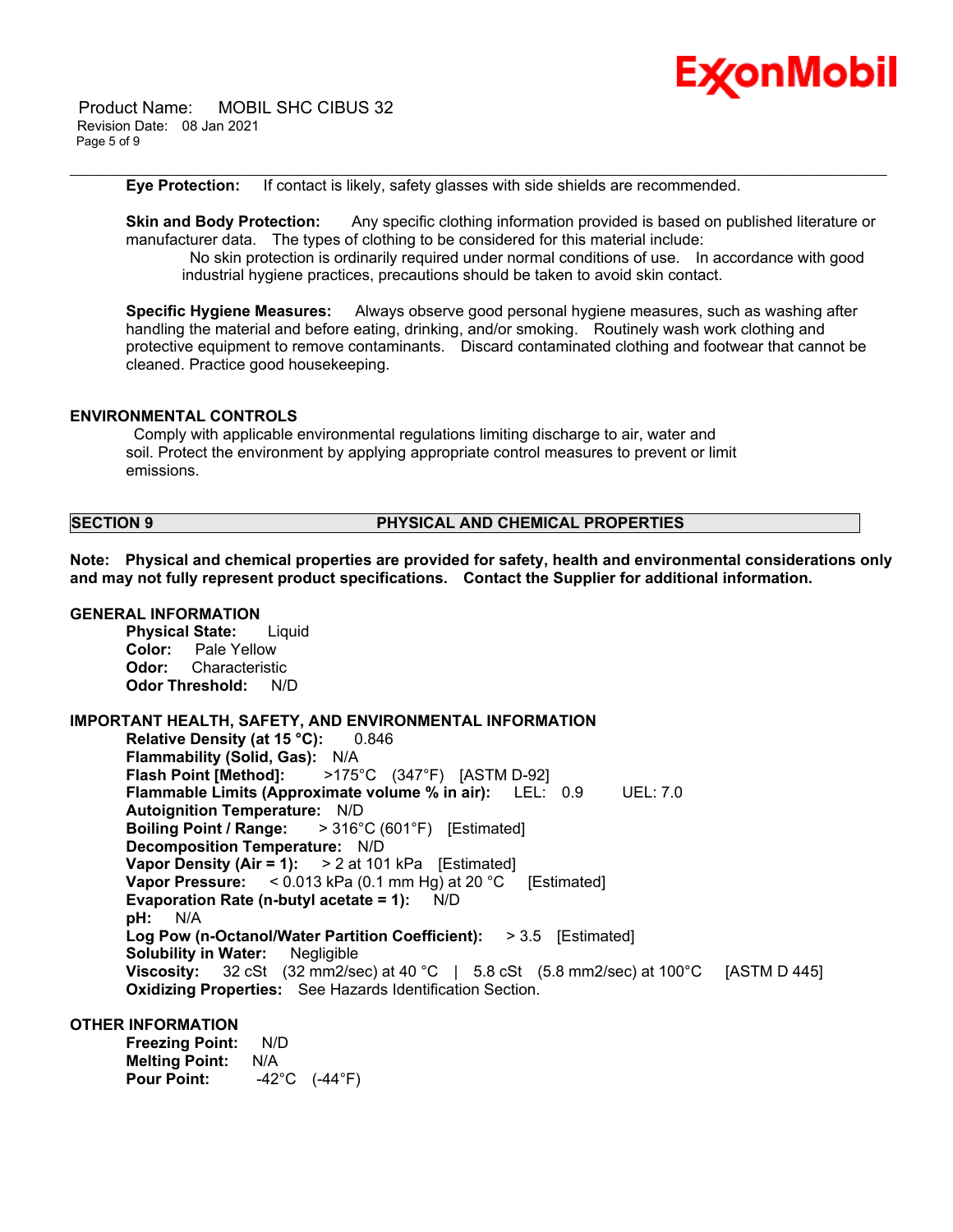

 Product Name: MOBIL SHC CIBUS 32 Revision Date: 08 Jan 2021 Page 6 of 9

### **SECTION 10 STABILITY AND REACTIVITY**

\_\_\_\_\_\_\_\_\_\_\_\_\_\_\_\_\_\_\_\_\_\_\_\_\_\_\_\_\_\_\_\_\_\_\_\_\_\_\_\_\_\_\_\_\_\_\_\_\_\_\_\_\_\_\_\_\_\_\_\_\_\_\_\_\_\_\_\_\_\_\_\_\_\_\_\_\_\_\_\_\_\_\_\_\_\_\_\_\_\_\_\_\_\_\_\_\_\_\_\_\_\_\_\_\_\_\_\_\_\_\_\_\_\_\_\_\_\_

**STABILITY:** Material is stable under normal conditions.

**CONDITIONS TO AVOID:** Excessive heat. High energy sources of ignition.

**MATERIALS TO AVOID:** Strong oxidizers

**HAZARDOUS DECOMPOSITION PRODUCTS:** Material does not decompose at ambient temperatures.

**POSSIBILITY OF HAZARDOUS REACTIONS:** Hazardous polymerization will not occur.

#### **SECTION 11 TOXICOLOGICAL INFORMATION**

### **INFORMATION ON TOXICOLOGICAL EFFECTS**

| <b>Hazard Class</b>                                               | <b>Conclusion / Remarks</b>                                                                                       |  |
|-------------------------------------------------------------------|-------------------------------------------------------------------------------------------------------------------|--|
| Inhalation                                                        |                                                                                                                   |  |
| Acute Toxicity: No end point data for<br>material.                | Minimally Toxic. Based on assessment of the components.                                                           |  |
| Irritation: No end point data for material.                       | Negligible hazard at ambient/normal handling temperatures.                                                        |  |
| Ingestion                                                         |                                                                                                                   |  |
| Acute Toxicity: No end point data for<br>material.                | Minimally Toxic. Based on assessment of the components.                                                           |  |
| <b>Skin</b>                                                       |                                                                                                                   |  |
| Acute Toxicity: No end point data for<br>material.                | Minimally Toxic. Based on assessment of the components.                                                           |  |
| Skin Corrosion/Irritation: No end point data<br>for material.     | Negligible irritation to skin at ambient temperatures. Based on<br>assessment of the components.                  |  |
| <b>Eye</b>                                                        |                                                                                                                   |  |
| Serious Eye Damage/Irritation: No end point<br>data for material. | May cause mild, short-lasting discomfort to eyes. Based on<br>assessment of the components.                       |  |
| <b>Sensitization</b>                                              |                                                                                                                   |  |
| Respiratory Sensitization: No end point data<br>for material.     | Not expected to be a respiratory sensitizer.                                                                      |  |
| Skin Sensitization: No end point data for<br>material.            | Not expected to be a skin sensitizer. Based on assessment of the<br>components.                                   |  |
| Aspiration: Data available.                                       | Not expected to be an aspiration hazard. Based on physico-<br>chemical properties of the material.                |  |
| Germ Cell Mutagenicity: No end point data<br>for material.        | Not expected to be a germ cell mutagen. Based on assessment of<br>the components.                                 |  |
| Carcinogenicity: No end point data for<br>material.               | Not expected to cause cancer. Based on assessment of the<br>components.                                           |  |
| Reproductive Toxicity: No end point data<br>for material.         | Not expected to be a reproductive toxicant. Based on assessment<br>of the components.                             |  |
| Lactation: No end point data for material.                        | Not expected to cause harm to breast-fed children.                                                                |  |
| <b>Specific Target Organ Toxicity (STOT)</b>                      |                                                                                                                   |  |
| Single Exposure: No end point data for<br>material.               | Not expected to cause organ damage from a single exposure.                                                        |  |
| Repeated Exposure: No end point data for<br>material.             | Not expected to cause organ damage from prolonged or repeated<br>exposure. Based on assessment of the components. |  |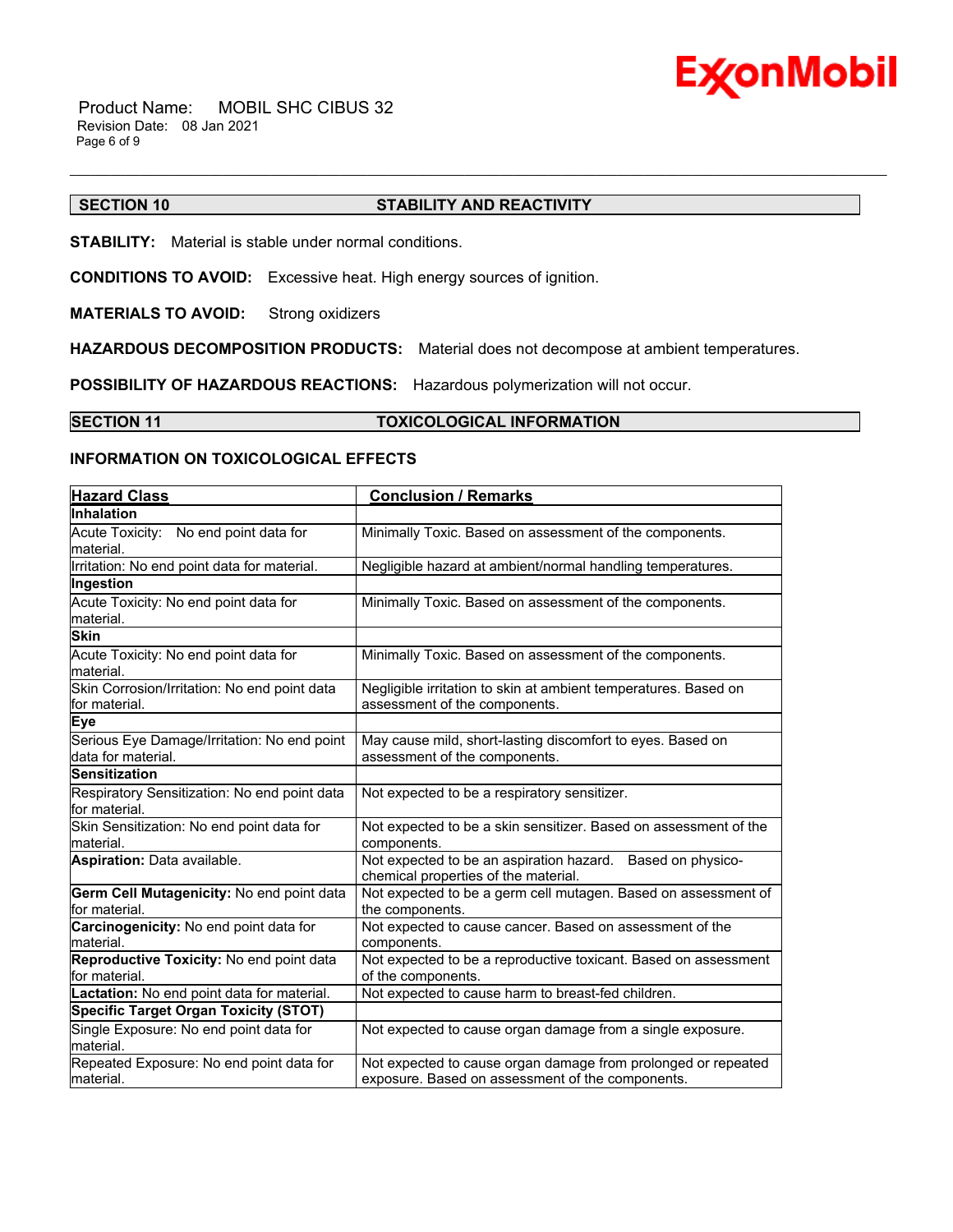

 Product Name: MOBIL SHC CIBUS 32 Revision Date: 08 Jan 2021 Page 7 of 9

#### **OTHER INFORMATION**

#### **Contains:**

Synthetic base oils: Not expected to cause significant health effects under conditions of normal use, based on laboratory studies with the same or similar materials. Not mutagenic or genotoxic. Not sensitizing in test animals and humans.

\_\_\_\_\_\_\_\_\_\_\_\_\_\_\_\_\_\_\_\_\_\_\_\_\_\_\_\_\_\_\_\_\_\_\_\_\_\_\_\_\_\_\_\_\_\_\_\_\_\_\_\_\_\_\_\_\_\_\_\_\_\_\_\_\_\_\_\_\_\_\_\_\_\_\_\_\_\_\_\_\_\_\_\_\_\_\_\_\_\_\_\_\_\_\_\_\_\_\_\_\_\_\_\_\_\_\_\_\_\_\_\_\_\_\_\_\_\_

#### **IARC Classification:**

**The following ingredients are cited on the lists below:** None.

|              | --REGULATORY LISTS SEARCHED-- |              |  |
|--------------|-------------------------------|--------------|--|
| 1 = $IARC 1$ | $2 = IARC 2A$                 | $3 = IARC2B$ |  |

#### **SECTION 12 ECOLOGICAL INFORMATION**

 The information given is based on data for the material, components of the material, or for similar materials, through the application of bridging principals.

#### **ECOTOXICITY**

Material -- Not expected to be harmful to aquatic organisms.

#### **MOBILITY**

 Base oil component -- Low solubility and floats and is expected to migrate from water to the land. Expected to partition to sediment and wastewater solids.

#### **SECTION 13 DISPOSAL CONSIDERATIONS**

Disposal recommendations based on material as supplied. Disposal must be in accordance with current applicable laws and regulations, and material characteristics at time of disposal.

#### **DISPOSAL RECOMMENDATIONS**

 Product is suitable for burning in an enclosed controlled burner for fuel value or disposal by supervised incineration at very high temperatures to prevent formation of undesirable combustion products. Protect the environment. Dispose of used oil at designated sites. Minimize skin contact. Do not mix used oils with solvents, brake fluids or coolants.

**Empty Container Warning** Empty Container Warning (where applicable): Empty containers may contain residue and can be dangerous. Do not attempt to refill or clean containers without proper instructions. Empty drums should be completely drained and safely stored until appropriately reconditioned or disposed. Empty containers should be taken for recycling, recovery, or disposal through suitably qualified or licensed contractor and in accordance with governmental regulations. DO NOT PRESSURISE, CUT, WELD, BRAZE, SOLDER, DRILL, GRIND, OR EXPOSE SUCH CONTAINERS TO HEAT, FLAME, SPARKS, STATIC ELECTRICITY, OR OTHER SOURCES OF IGNITION. THEY MAY EXPLODE AND CAUSE INJURY OR DEATH.

### **SECTION 14 TRANSPORT INFORMATION**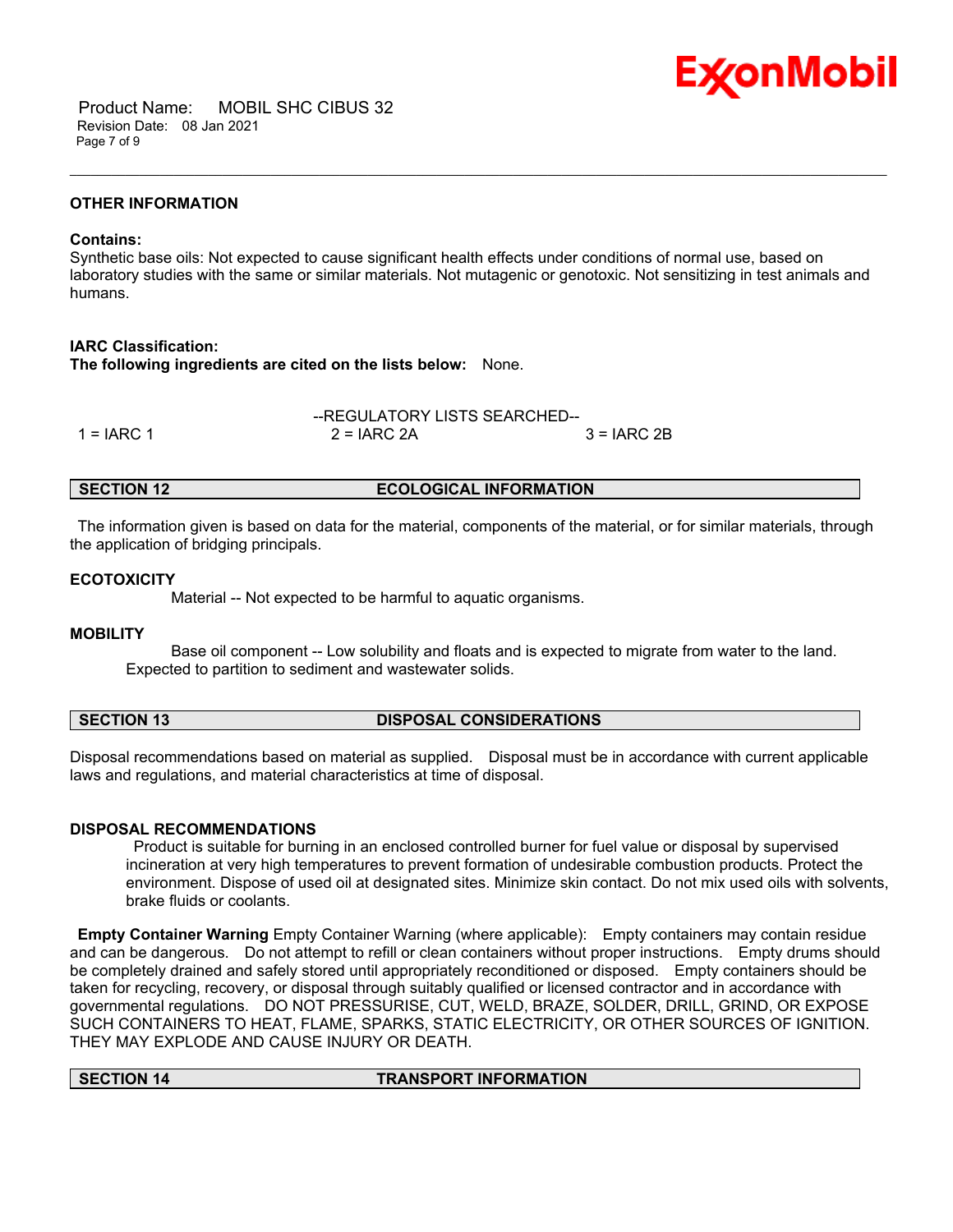

 Product Name: MOBIL SHC CIBUS 32 Revision Date: 08 Jan 2021 Page 8 of 9

**LAND** : Not Regulated for Land Transport

**SEA (IMDG):** Not Regulated for Sea Transport according to IMDG-Code

**Marine Pollutant:** No

**AIR (IATA):** Not Regulated for Air Transport

### **SECTION 15 REGULATORY INFORMATION**

This material is not considered hazardous according to the Law on Chemicals.

#### **REGULATORY STATUS AND APPLICABLE LAWS AND REGULATIONS**

**Listed or exempt from listing/notification on the following chemical inventories (May contain substance(s) subject to notification to the EPA Active TSCA inventory prior to import to USA):**  AIIC, DSL, ENCS, IECSC, KECI, TCSI, TSCA

\_\_\_\_\_\_\_\_\_\_\_\_\_\_\_\_\_\_\_\_\_\_\_\_\_\_\_\_\_\_\_\_\_\_\_\_\_\_\_\_\_\_\_\_\_\_\_\_\_\_\_\_\_\_\_\_\_\_\_\_\_\_\_\_\_\_\_\_\_\_\_\_\_\_\_\_\_\_\_\_\_\_\_\_\_\_\_\_\_\_\_\_\_\_\_\_\_\_\_\_\_\_\_\_\_\_\_\_\_\_\_\_\_\_\_\_\_\_

 **Special Cases:** 

| ventorv      | <b>BL-L---</b>  |
|--------------|-----------------|
| In           | status          |
| <b>PICCS</b> | Apply           |
| טטעו         | <b>TICTIONS</b> |

### **SECTION 16 OTHER INFORMATION**

**N/D = Not determined, N/A = Not applicable**

#### **THIS SAFETY DATA SHEET CONTAINS THE FOLLOWING REVISIONS:**

EQUATOR COMPANY LIMITED: Section 01: Supplier Mailing Address information was modified.

Composition: Component Table information was deleted.

Composition: No components information was modified.

Hazard Identification: AP - Hazards Statement - GHS information was added.

Hazard Identification: AP - Hazards Statement - GHS information was deleted.

Hazard Identification: Physical/Chemical Hazard information was added.

Hazard Identification: Physical/Chemical Hazard information was deleted.

Section 05: Fire Fighting Measures - Unusual Fire Hazards information was added.

Section 09: Pour Point C(F) information was modified.

Section 09: Vapor Pressure information was added.

Section 09: Viscosity information was modified.

Section 11: Chronic Tox - Component information was modified.

Section 12: information was modified.

Section 15: National Chemical Inventory Listing information was modified.

Section 15: Special Cases Table information was modified.

Section 15: Taiwan Hazard Statement information was added.

Section 15: Taiwan Hazard Statement information was deleted.

Section 16: HCode Key information was deleted.